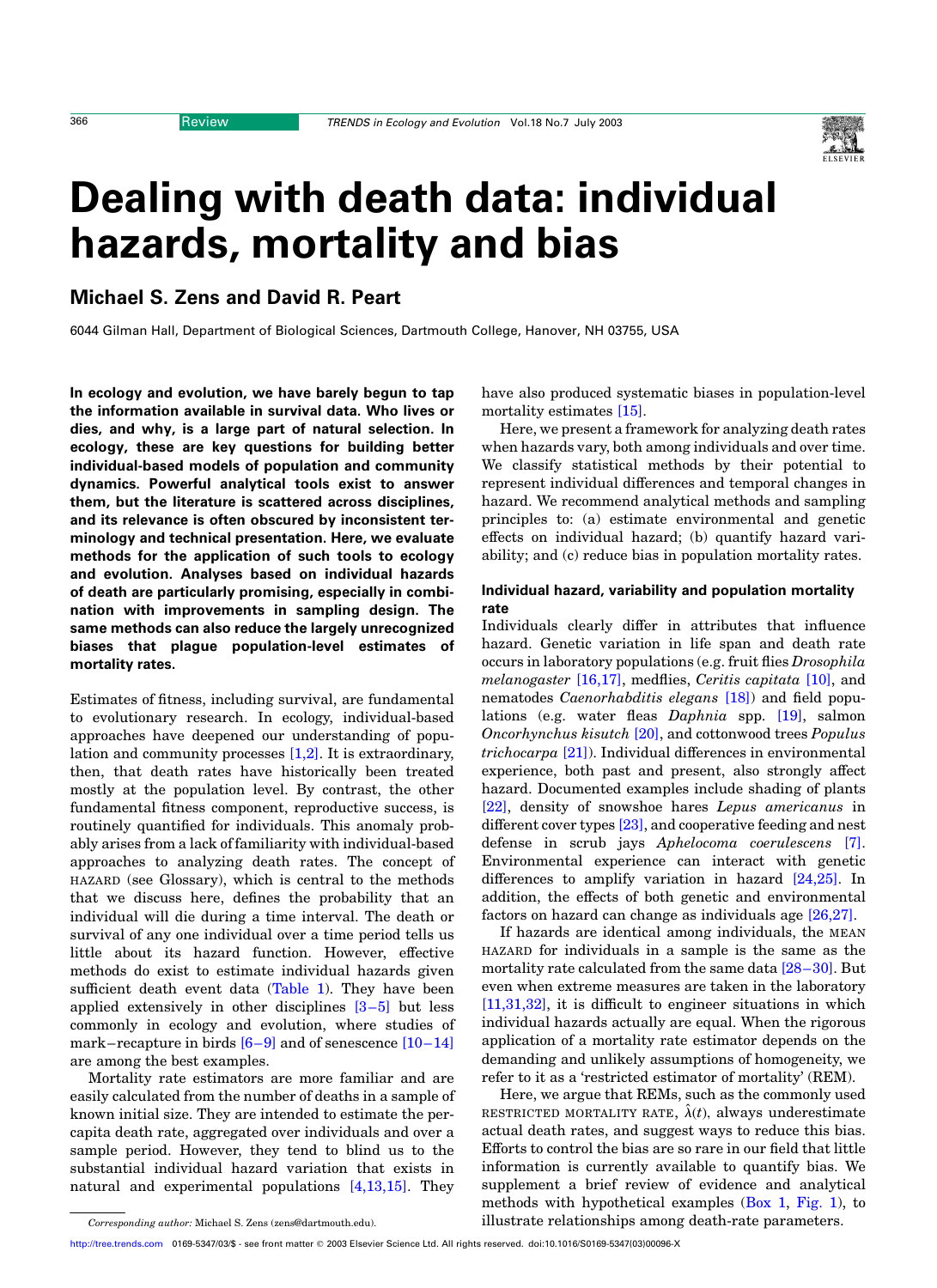#### <span id="page-1-0"></span>**Glossary**

Hazard  $h(t)$ : a function describing temporal change in the instantaneous death rate experienced by individuals in a sample. Commonly referred to as the 'force of mortality' or the 'mortality density.' More precisely, hazard is the probability density function that generates the probability of dying in a time interval. Units: number of deaths individual-at-risk<sup>-1</sup> time<sup>-1</sup>. Hazards and hazard analysis can be applied to events other than deaths.



Hazard, baseline  $\overline{h}_0(t)$ : the mean of instantaneous hazards in a sample of N individuals, if the initial hazard distribution of that sample is maintained (i.e. replenished as deaths occur). Provides an unbiased estimate of mean instantaneous death rate in a heterogeneous population. Units: number of deaths individual-at-risk<sup>-1</sup>  $t<sup>-1</sup>$  (Eqn I).

$$
\overline{h}_0(t) = \frac{1}{N_0} \sum_{i=0}^{N_0} h_i(t)
$$
 [Eqn 1]

Hazard, mean  $\overline{h}(t)$ : the mean instantaneous hazard in a sample of N individuals. In heterogeneous samples, reflects both changes in individual hazards through time, and the change in population composition resulting from the disproportionate loss of high hazard individuals. Units: number of<br>deaths individual-at-risk<sup>-1</sup> t<sup>-1</sup> (Eqn II). For a broad range of hazard distributions (represented by a range of  $\alpha$  values in Eqn III),  $\overline{h}(t)$  underestimates baseline hazard,  $\overline{h}_0(t)$ , more when  $\overline{h}_0(t)$  is greater, hazard variance,  $\sigma^2$ , is larger, and time duration, t, is longer [\[34\].](#page-6-0)

$$
\overline{h}(t) = \frac{1}{N_t} \sum_{j=1}^{N_t} h_j(t) \tag{Eqn II}
$$

$$
\overline{h}(t) = \frac{\overline{h}_0(t)}{\left[1 + \alpha^{-1} \sigma^2 \int_0^t \overline{h}_0(u) du\right]^\alpha} \quad [34]
$$
 [Eqn III]

Mortality rate, baseline  $\overline{H}_0(t)$ : hazard averaged across individuals and the sample period *t*. Provides an unbiased estimate of sample death rate over a time period. Units: number of deaths individual-at-risk<sup>-1</sup>  $t^{-1}$  (Eqn IV).

$$
\overline{H}_0(t) = \frac{1}{t} \int_0^t \overline{h}_0(u) du
$$
 [Eqn IV]

Mortality rate, restricted  $\hat{\lambda}(t)$ : hazard averaged across individuals and the sample period t, assuming individual hazards are identical. Systematically underestimates the mean death rate when hazards are heterogeneous (Box 1 and [Fig. 1\)](#page-3-0). Units: number of deaths individual-at-risk $^{-1}$  t  $^{-1}$ .  $\hat{\lambda}(t)$  is related to hazards by (Eqn V).

$$
\hat{\lambda}(t) = \frac{1}{t} \int_0^t \overline{h}(u) du
$$
 [Eqn V]

Commonly calculated as (Eqn VI):

 $\hat{\lambda}(t) = -\log_e [N_t / N_0]/t$  [Eqn VI]

# Bias is inevitable unless hazard heterogeneity is incorporated in the analysis

To estimate a mortality rate, deaths must be sampled over a period. Yet, once deaths occur, the hazard composition of

### Box 1. Heterogeneity and bias: dynamics of demographic samples in a hypothetical experiment

A two-year experiment is run to test the effect of fungus exposure on seedling mortality. The population comprises two equally abundant phenotypes, susceptible (S-type) and immune (I-type). This hazard heterogeneity is invisible to the investigator and hazards are constant in time. Randomly chosen individuals are assigned to fungus application or control. Control individuals (both S- and l-types) have a hazard of 0.10 deaths individual-at-risk $^{-1}$  month $^{-1}$ , as do I-types in the treatment. The fungus raises the hazard for S-types to 0.30 (Fig. 1a, main text, illustrates the treatment group).

Because early deaths in the treatment group are concentrated in the S-types, the hazard distribution changes. The mean instantaneous hazard of survivors,  $\overline{h}(t)$ , declines, approaching the hazard of the I-types. The temporal trend in  $\hat{\lambda}(t)$  is an artifact, because of the declining  $\overline{h}(t)$ . This cause of the false trend points to a target value for  $\hat{\lambda}(t)$  that can be used to calculate bias. Using baseline hazard,  $\overline{h}_0(t)$  (the mean hazard expected if the sample maintained the initial hazard distribution), we define a baseline, time-averaged mortality rate,  $\overline{H}_0(t)$ , which is constant at 0.2, the mean for a sample that maintains S-types (hazard 0.3) and I-types (0.1) at equal abundance<sup>\*</sup>.

 $\hat{\lambda}(t)$  for the homogeneous control remains constant at 0.1.  $\hat{\lambda}(t)$  for the treatment is 0.172 after six months, 0.151 after 12 months and 0.129 after two years. Consequently, we underestimate the fungus effect (true value  $0.2 - 0.1 = 0.1$ ) by 28% (six months), 49% (12 months) or 71% (two years). Neither individual hazards nor the effect of the fungus actually change over time.

Individuals are always at risk of death, so we emphasize continuous time death rates [e.g.  $\overline{H}_0(t)$ ,  $\hat{\lambda}(t)$ ] but patterns are similar for discrete time estimates. The proportion dead, (for treatment, control pairs) are (0.64, 0.45), (0.84, 0.70) and (0.95, 0.91) at six, 12 and 24 months, respectively. Estimates for discrete monthly mortality estimates, m(t), (treatment, control pairs) are (0.158, 0.095), (0.140, 0.095) and (0.121, 0.095), with an unbiased treatment death rate of 0.181 and biases in the fungus effect of 24%, 46% and 69%, respectively. For each of  $\hat{\lambda}(t)$ , proportion dead and  $m(t)$ , the estimated treatment effect declines with interval length.

\* The curves for  $\overline{h}_0(t)$  and  $\overline{H}_0(t)$  coincide only when individual hazards are constant in time.

a heterogeneous sample changes  $(Box 1, Fig. 1)$  $(Box 1, Fig. 1)$ , so that the sample begins to differ from the target population in precisely the measure of interest (the mean death rate experienced by individuals). We assume here that the researcher is interested in estimating the mortality rate for a population represented by the initial demographic sample (i.e. with its initial hazard distribution). Bias in  $\hat{\lambda}(t)$ is inevitable for any heterogeneous sample, regardless of the method used to estimate mortality (e.g. life tables or survival analysis). But bias can be reduced if hazard heterogeneity is recognized and incorporated into the analysis.

The impact of hazard heterogeneity on estimates of death rates has a long history of analysis in medicine [\[4,33\]](#page-6-0), industrial quality control  $[3,34]$ , human demography  $[28,35]$ [36\]](#page-6-0) and econometrics [\[5,37,38\].](#page-6-0) The causes and patterns of hazard variability differ between animals and air conditioners, but differences in hazard, and the consequent generation of bias, are universal. In ecology and evolution, in spite of some recent attention [\[6,8,9,14,15,25,39,40\],](#page-6-0) the problem of bias in mortality rates is neither widely recognized nor commonly addressed.

Three factors determine the magnitude of bias in REMs from heterogeneous populations. First, high initial variability in hazard increases bias, because the persistent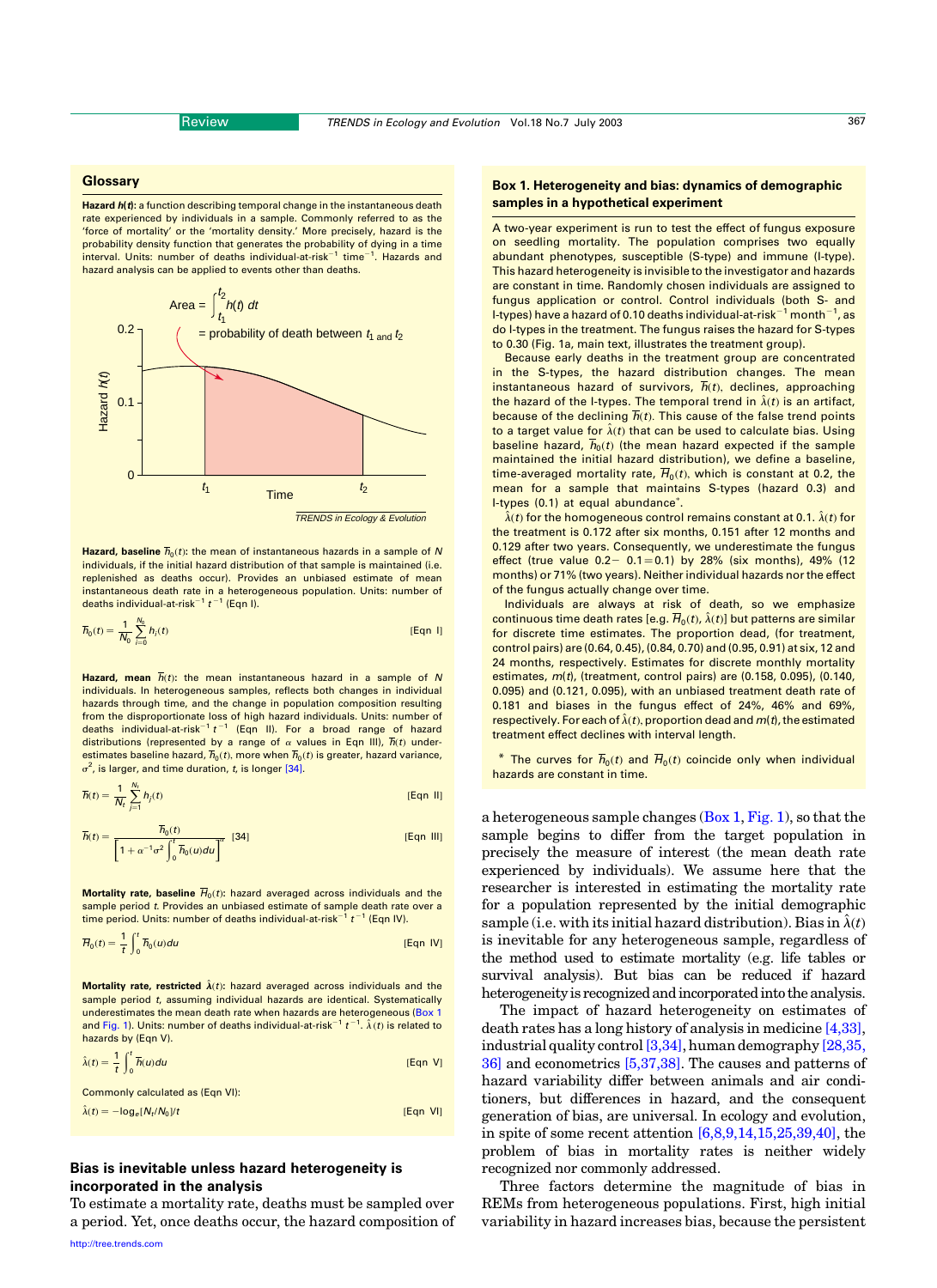<span id="page-2-0"></span>

#### Table 1. Estimators of death rates, cross-classified by their capacity to deal with heterogeneous and time-varying hazards

|                                  | 1. Hazard constant in<br>time                                 | Refs         | Hazard changes in time                              |              |                                                                               |              |
|----------------------------------|---------------------------------------------------------------|--------------|-----------------------------------------------------|--------------|-------------------------------------------------------------------------------|--------------|
|                                  |                                                               |              | 2. Defined in an a priori<br>function <sup>a</sup>  | Refs         | 3. Estimated from event<br>datab                                              | <b>Refs</b>  |
| <b>Hazard heterogeneity</b>      |                                                               |              |                                                     |              |                                                                               |              |
| A. Identical hazards             | A1:                                                           |              | A2:                                                 |              | A3:                                                                           |              |
|                                  | Life table methods                                            | [77, 78]     | Life table methods                                  | [77, 78, 87] | Life table methods                                                            | [88]         |
|                                  | Matrix model                                                  | [54, 79]     | Mark-recapture<br>survival                          | [85, 86]     | Mark-recapture<br>survival                                                    | [86]         |
|                                  | Difference equation,<br>e.g. $m(t)$                           | [79, 80]     | Time-dependent<br>survival                          | $[30]$       | Piecewise hazard                                                              | $[70]$       |
|                                  | Mayfield method                                               | [81, 82]     | analysis                                            |              | Mayfield method:                                                              |              |
|                                  | Differential equation,<br>e.g. $\lambda(t)$                   | [79, 83, 84] |                                                     |              | modified                                                                      | [89, 90]     |
|                                  | Mark-recapture<br>survival                                    | [85, 86]     |                                                     |              | iterative                                                                     | [70]         |
| <b>B.</b> Individual             | B1:                                                           |              | B <sub>2</sub> :                                    |              | <b>B3:</b>                                                                    |              |
| differences defined by           | Survival analysis:                                            |              | Time-dependent                                      |              | Life table methods                                                            | [78]         |
| measured covariates <sup>c</sup> |                                                               |              | survival                                            |              |                                                                               |              |
| (parametric or                   | Accelerated failure time                                      | [30, 91]     | analysis:                                           |              | Logistic regression <sup>d</sup>                                              | [69, 92]     |
| nonparametric)                   | Proportional hazards                                          | $[30]$       | Accelerated failure time                            | [30, 91]     | Piecewise hazard<br>models                                                    | [69]         |
|                                  | Logistic regression <sup>d</sup>                              | [70, 92]     | Proportional hazards                                | [30]         | Cox regression <sup>d</sup>                                                   | [30]         |
|                                  | Life table                                                    | [54, 71]     | Logistic regression <sup>d</sup>                    | [70, 92]     | Other survival<br>estimators                                                  | [37, 65]     |
|                                  | Mark-recapture                                                | [6, 52]      | Mark-recapture                                      | [6, 85]      |                                                                               |              |
|                                  | survival                                                      |              | survival                                            |              |                                                                               |              |
| C. Defined in an a priori        | C1:                                                           |              | C2:                                                 |              | $C3$ :                                                                        |              |
| function <sup>a</sup>            | Frailty models:                                               |              | Frailty models of<br>hazards                        | $[33]$       | NPMLE <sup>e</sup> parametric in<br>individual differences<br>but not in time | [5, 37, 65]  |
|                                  | Hazard analysis                                               | [42, 93]     | Mark-recapture<br>survival                          | [6, 51]      |                                                                               |              |
|                                  | Logistic regression                                           | $[92]$       |                                                     |              |                                                                               |              |
|                                  | Mark-recapture<br>survival                                    | [6, 51]      |                                                     |              | Correlated frailty                                                            | [94]         |
| D. Estimated from                | D1:                                                           |              | D <sub>2:</sub>                                     |              | D3:                                                                           |              |
| event datab                      | NPMLE <sup>e</sup> nonparametric<br>in individual differences | [37, 65]     | NPMLE <sup>e</sup> parametric in<br>time but not in | [37, 65]     | Estimators are<br>unstable <sup>f</sup>                                       | [37, 65, 95] |
|                                  |                                                               |              | individual differences                              |              |                                                                               |              |
|                                  | Mover-Stayer models                                           | [74]         | Latent random effects<br>models                     | [9]          |                                                                               |              |
|                                  | Latent random effects<br>models                               | [9]          |                                                     |              |                                                                               |              |

<sup>a</sup>Previous data and/or theory can provide a basis for parametric assumptions about the shape of the hazard distribution (heterogeneity) or changes in the baseline hazard through time. With the correct model form, these methods are statistically powerful.

<sup>b</sup>In the absence of explicit theory to predict the form of either the distribution or temporal change of hazards, nonparametric methods estimate these attributes directly from event data.

 $\mathrm{^{c}$ These methods can associate identifiable or measurable traits with individual hazards.

<sup>d</sup>Logistic regression and Cox models are generally used to estimate relative risks, but can be effective for estimating absolute death rates if combined with other information on time variation in hazards.

e NPMLE, Nonparametric maximum likelihood estimator.

f When used to estimate both changes in time and individual hazards simultaneously, currently available nonparametric estimators are unreliable and confounded.

individuals (which tend to have low hazards) then differ more from those that die early (and tend to have high hazards). A longer sample period increases bias, because there is more time for the sample to become dominated by the lower hazard individuals. Finally, a high overall death rate increases bias, because then the hazard distribution changes more rapidly. In  $Box 1$ , only the sample period varies, but the effects of all three factors are documented elsewhere [\[33,41\]](#page-6-0) and play an important role in general models of death rates in heterogeneous populations [\[28,33,38,42–46\].](#page-6-0)

#### Changing hazards over time

As with individual variation, temporal variation in hazard is difficult to eliminate, even in the laboratory. In the field, weather, seasonality, climate change, migration and disturbance cause environments to change. In the laboratory, resource availability [\[31\]](#page-6-0) or waste materials [\[11\]](#page-6-0) can change hazards over time. Even in a constant environment, death rates can vary as individuals age [\[12,26,39\]](#page-6-0) and/or reproduce [\[47\].](#page-7-0)

Combined individual and temporal variation can be challenging. Consider the simple hypothetical demographic samples in [Fig. 1b](#page-3-0) and [Fig. 1c.](#page-3-0) Each consists of two subpopulations that have different hazards. Within subpopulations, hazards are identical. Hazards might increase for both subpopulations, as in [Fig. 1b,](#page-3-0) if conditions deteriorate (e.g. due to increasing pollution load, climate change or increasing densities of an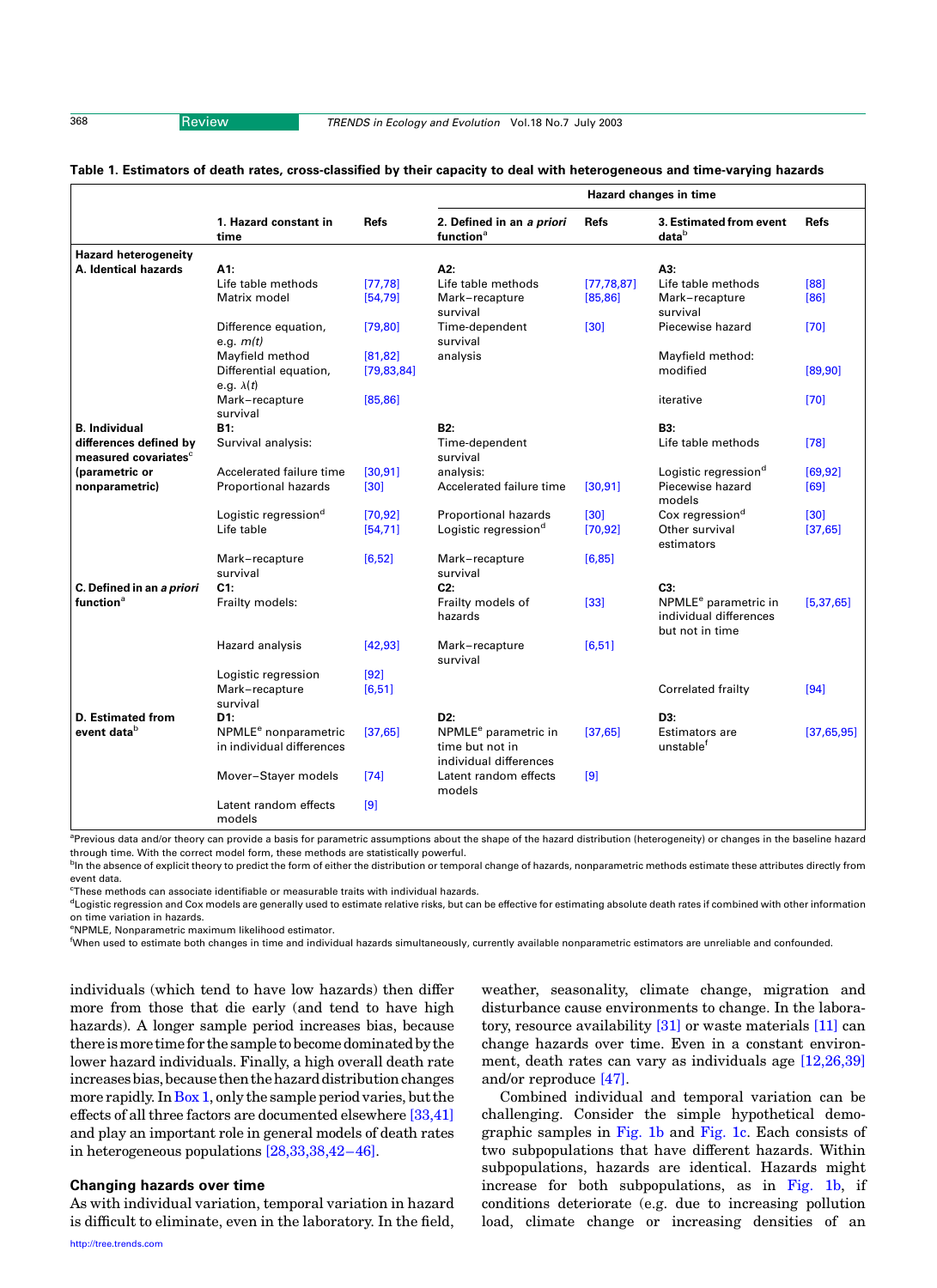<span id="page-3-0"></span>

Fig. 1. Heterogeneous and time-varying hazards. Death rates are shown for three hypothetical demographic samples in which individuals are followed through time. In each case, hazards are heterogeneous; the two subpopulations (1 and 2) differ in hazard, but hazards are identical within subpopulations. In (a), hazards are constant in time. In (b), all individuals have linearly increasing hazards, whereas in (c), hazards increase in the first subpopulation but remain constant in the second. Six death rates are shown: the hazards of each subpopulation ( $h_1$  and  $h_2$ ); the 'baseline' hazard,  $\overline{h}_0(t)$  = the hypothetical mean hazard if the hazard composition of the initial sample were maintained; the instantaneous mean hazard of the survivors in the sample,  $\overline{h}(t)$ ; the commonly estimated population mortality rate estimate,  $\hat{\lambda}(t)$ ; and the unbiased baseline mortality rate,  $\overline{H}_0(t)$ , defined as the time averaged value of  $\overline{h}_0(t)$  over the interval 0 - t. All death rates have the same units and are ultimately derived from individual hazards, so are plotted under the general label 'hazard'. Mortality rate bias is the difference between  $\overline{H}_0(t)$  and  $\hat{\lambda}(t)$ . In these examples, enough time elapses to show full development of trends and biases. In addition to changes in hazards through time, trends in  $\hat{\lambda}(t)$  depend on three fundamental quantities: hazard heterogeneity, magnitude of hazard and length of the census interval. Consequences of more complex heterogeneity have been explored elsewhere [\[41\]](#page-7-0).

introduced competitor or pathogen). Alternatively, adverse changes might affect only one susceptible subpopulation, as in Fig. 1c; this pattern has been suggested, for example, for inciting stresses in some tree populations [\[48\]](#page-7-0).

In both Fig. 1b and Fig. 1c, the BASELINE HAZARD,  $\overline{h}_0(t)$ , reflects the time trend in mean death rate for a sample that maintains the original hazard distribution. The trajectory of the REM,  $\hat{\lambda}(t)$ , reflects neither the trends in individual hazard, nor the unbiased, time-averaged BASELINE MORTALITY RATE,  $\overline{H}_0(t)$ . (See [Box 1](#page-1-0) and Glossary for relationships between death rates.) Odd trends can occur in REMs;  $\hat{\lambda}(t)$  declines with increasing sample duration in Fig. 1c, even though the hazards in the population are either increasing (subpopulation 1) or constant (subpopulation 2). Other hypothetical examples are illustrated by Vaupel and Yashin [\[41\].](#page-7-0) Real examples that combine the effects of heterogeneity and time varying hazards can be more complex (e.g. in the research on senescence described below).

When an average death rate over individuals is needed (e.g. for simulations with population models), we suggest that  $\overline{h}_0(t)$  might be more logical and practical than a mortality rate [i.e.  $\hat{\lambda}(t)$  or  $\overline{H}_0(t)$ ] that is time-averaged over what might be an arbitrary interval. In fact, we present  $\overline{H}_0(t)$  mainly as a construct to evaluate the inherent limitations of  $\hat{\lambda}(t)$  as a death-rate parameter ([Box 1](#page-1-0)).

# Evidence of mortality bias depends on analysis of hazard heterogeneity

Unlike some performance measures (e.g. growth), death rate cannot be measured directly on individuals, so bias is evident empirically only when a less-biased estimate is available for comparison. Evidence of mortality bias in ecology and evolution is limited, because of the paucity of cases where hazard variability and its causes have been investigated. The most studied examples are those of senescence in cohorts. With advancing age, estimated population death rates plateau in humans Homo sapiens, D. melanogaster and C. elegans, or even decline in

[http://tree.trends.com](http://www.trends.com)

C. capitata, wasps Diachasmimorpha longiacaudtis or yeast Saccharomyces cerevisiae [\[12,13,39\]](#page-6-0). Investigators asked: do individual hazards really decline with age, or are increases in hazard masked by changes in sample structure (i.e. increasing proportion of low-hazard individuals)? Although neither hypothesis has yet been definitively rejected, the research has advanced the modeling of hazard variability and techniques for the control of hazard variation [\[12,49,50\].](#page-6-0)

We summarize three cases where hazard heterogeneity was analyzed effectively for field populations of birds. In an exceptionally thorough analysis on kittiwakes Rissa  $tridactyla [8,9,40]$  $tridactyla [8,9,40]$ , declines in annual survival, from 0.84 at four years of age to 0.76 at 16 years, were detected only when individual hazard variation was modeled explicitly.

In a 25-year study of Florida scrub jays Aphelocoma coerulescens [\[7\]](#page-6-0), birds engaging in cooperative feeding and/or nest defense had higher hazards. Dramatic increases in death rates with age (from 0.15 to 0.32 deaths individual<sup>-1</sup> yr<sup>-1</sup> over the eight-year reproductive period) were apparent only when this hazard variation was incorporated.

Investigators were apparently successful in removing hazard heterogeneity (and bias) in a 30-year record for mallard ducks Anas platyrhynchos [\[6,51\],](#page-6-0) by stratifying their samples by location, age and sex. After assessing other measured sources of hazard variation, they concluded that residual mortality bias was probably low  $(\approx 0.05 \,\mathrm{yr}^{-1}$ , an underestimate of  $\sim 10\%$ ). Finally, studies of waterfowl [\[52,53\]](#page-7-0) and trees [\[15\]](#page-6-0) showed clear potential for bias by simulating hazard variation based on other sources of information.

In summary, although documentation of heterogeneityinduced bias is meager, bias is logically inevitable. The practical and theoretical significance of this bias extends to derived rates that are sensitive to estimates of mortality rate (e.g. population growth [\[54\],](#page-7-0) community dynamics [\[55\]](#page-7-0), rates of biomass turnover [\[56\]](#page-7-0) and carbon sequestration [\[57\]](#page-7-0)).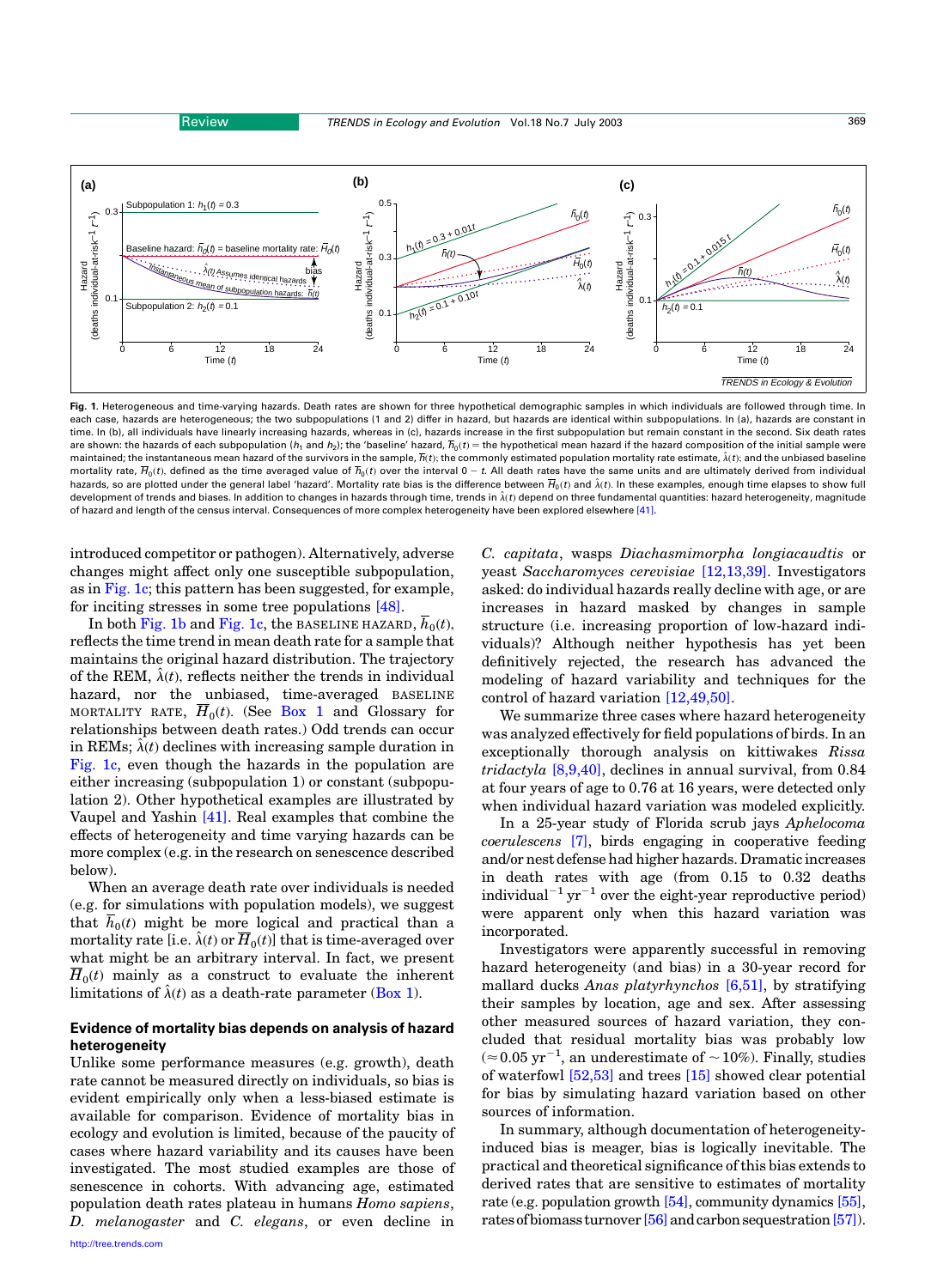# Experimental and sampling designs to reduce mortality bias

Clever experimental designs can reduce biases associated with heterogeneity by reducing the three contributing factors described (the degree of hazard variability in the sample, the length of the sample interval and the overall death rate). Reducing variability in the sample might not be appropriate if the goal is to estimate a mean mortality rate for a heterogeneous target population. But if homogeneity is desired, hazard variability can be reduced by selecting individuals that are similar in traits that affect (or plausibly affect) hazard (e.g. age, sex, size, condition, genotype and the environmental conditions experienced).

Shortening the census interval can reduce bias, because, when only a small proportion dies, the hazard distribution cannot change much. However, shortening the census interval must generally be compensated by a larger initial demographic sample to obtain sufficient death events for analysis. Of the three factors, death rate might be the least under the researcher's control, although there might be scope for adjustment in some manipulative experiments. As with census interval, there is a tradeoff involving sample size; low death rates demand a larger initial sample [\[58\].](#page-7-0)

It is important that all three factors be recognized in attempts to avoid bias. For example, it has been suggested that comparing intervals of equal duration using repeat censuses in trees [\[15,59\]](#page-6-0) can avoid bias. But hazard variability and overall death rates also contribute to heterogeneity bias. Comparisons of mortality rates between heterogeneous populations might be unbiased even if the estimate for each population is biased [\[43\]](#page-7-0). However, unbiased comparisons would require equal hazard variability and equal sample duration. They would also require that the very parameters being compared (overall death rates) be similar.

Other specialized approaches can be used. Experimental trials with twins or other matched pairs can reduce individual variability [\[60–62\]](#page-7-0). In an ingenious approach, mortality rates in samples have been deliberately boosted in ancillary experiments, accelerating change in the hazard distribution [\[63,64\].](#page-7-0) Initial variability in the sample was then assessed, providing a basis for less-biased estimates of death rate in the main experiments.

Finally, even when sampling is designed to reduce bias, it is desirable, where possible, to use analytical techniques based on individual hazards. This further reduces bias in mortality rates and provides information about the factors influencing individual hazards.

# Analyses to quantify hazard variation and reduce mortality bias

Consistent violation of assumptions and consequent biases are unsatisfactory and call for an alternative approach to estimating mortality rates. Estimators of individual hazard (Box 2) are an obvious choice to incorporate individual variation in hazards [\[9,33,37,65–68\]](#page-6-0). Differences in hazard can be associated with measurable attributes of individuals ('covariates'; Boxes 2,3); [Table 1](#page-2-0)). For example, we might know or suspect that individuals survive better if they are larger, carry particular mutations, or have higher fat reserves. By incorporating covariates into a statistical model, we can estimate their effects on hazard. This enables us to account for changing hazard distributions and to reduce bias that would occur if we were blind to heterogeneity in the sample  $(Box 3)$  $(Box 3)$  $(Box 3)$ .

In practice, models and analyses might not be entirely individual-based. Qualitative covariates (e.g. helpers versus nonhelpers in the scrub jay study [\[7\]](#page-6-0)) lead to estimates of mortality rates for subgroups in a population. But even then, it might be possible to cross-classify individuals by several covariates, characterizing individual hazards more effectively.

Changes in hazard through time can be estimated by using models (e.g. using individual hazards) that explicitly incorporate temporal change [\(Table 1,](#page-2-0) columns 2 and 3). Hazard estimators have been developed to reduce their dependence on the assumed form of temporal change [\[69,70\]](#page-7-0), andeventoincorporatetemporalvariationincovariatesthat influence hazard [\[30,71,72\].](#page-6-0)

Several methods (Boxes 2,3; [Table 1](#page-2-0)) can make use of covariates to handle both individual and temporal

#### Box 2. Choosing methods for hazard estimation

Death rates are estimated from the timing of death events, which are usually generated by a continuous underlying process (although there can be pulses of mortality). Therefore, continuous time estimates are generally appropriate [e.g. h(t)]. However, discrete time estimates can be made (e.g. using life tables, logistic regression or difference equations).

Even when the timing of individual deaths is imprecisely known, as with interval-censored data\*, methods are available for both continuous and discrete time estimates [96]. Shorter intervals produce more precise data about the timing of death events, providing access to more powerful methods for estimating the effects of measured factors (which we call covariates) on death rates.

\* An individual is censored if its time of death is unknown. Individuals that survive for an unknown period beyond a sample date are right censored. Similarly, left censored individuals died at some unknown time before a sample date. Typical interval sampling generates both right and left censored individuals ('interval-censored' data). Methods for estimation of death rates require appropriate assumptions about the temporal distribution of censored events [96].

Table 1 (main text) cross-classifies methods according to their capacity to represent temporal change and individual differences in hazard. Methods in cell A1, although commonly used, represent neither. Those in row B were designed mainly to assess the effects of covariates on death rates, but can also be effective to estimate the distribution of hazards among individuals. Methods in rows C and D incorporate hazard heterogeneity using prior theory (row C) or patterns in the timing of death events (row D); they demand precision in the timing of death events and large samples (especially those in row D). Thus, with appropriate data, one can estimate temporal changes in hazard or even the distribution of individual hazards, solely from the timing of death events. However, event data alone are insufficient to estimate simultaneously both temporal trends in hazards and the hazard heterogeneity among individuals (cell D3). Methods in columns 2 and 3 (especially rows A and B) are used to estimate temporal changes in hazard.

Readily accessible sources [30,71,72,96,97] can help those unfamiliar with hazard analysis to match analytical methods to particular situations.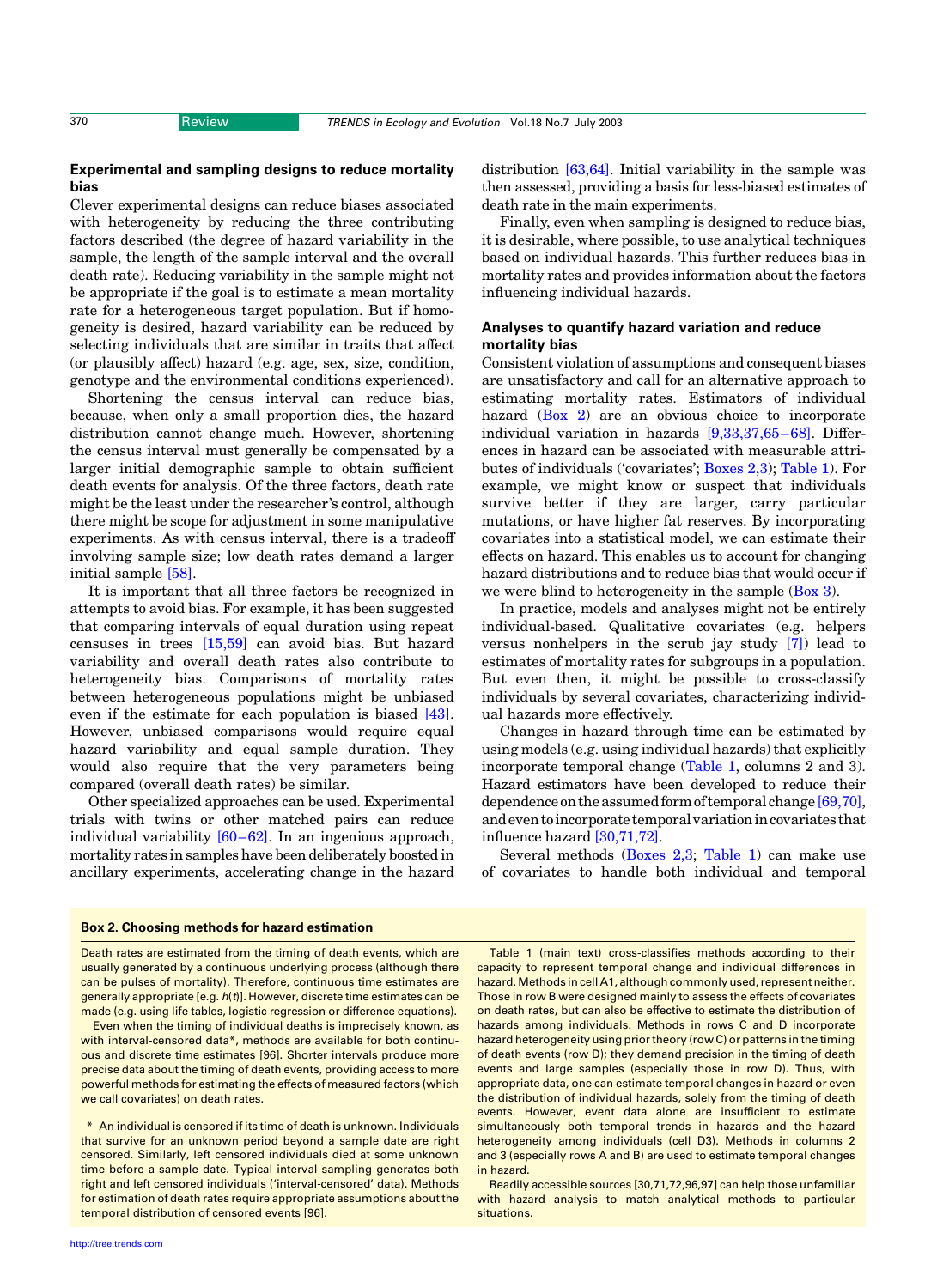#### <span id="page-5-0"></span>Box 3. Estimating individual hazards, and reducing bias in mean hazard

Although hazards cannot be measured directly on individuals, analysis of factors that contribute to (or are associated with) individual hazard provides an indirect approach. This is useful whether the primary goal is to understand individual hazard variation or to estimate mean hazard (mortality rate) accurately. Consider a hypothetical monitored population of snowshoe hares, whose hazard is increased by their individually measured parasite loads (Fig. Ia, blue line, Fig. Ib). These data can then be combined to estimate the distribution of hazards (owing to parasite load) in Fig. Ic (histogram, blue line) as well as the mean hazard (Fig. Ic, blue arrow). If deaths were monitored, but parasite loads were unknown, individual hazards would be estimated as identical (Fig. Ia, red line, Fig. Ic, red arrow and line). The estimated mean hazard would then be less than that estimated with knowledge of parasite load, even though the observed death events were the same.

Estimation of a less-biased mean death rate, using individual hazards, depends crucially on two factors. First, estimates of individual hazard depend on the form of the statistical model fit to data (as in Fig. Ia). In the absence of previous data or theory, there can be many plausible models, especially when multiple factors are involved, so full use of available techniques to discriminate among alternative models [98] is recommended.

Second, some factors influencing hazard will remain unidentified or unmeasured, or their effects will be inadequately modeled. In the hare example, genetic variation, access to resources, exposure to predators, and previous injury or infection are some of the many possible contributing factors. In the ideal (but impractical) case where all effects are known (Fig. Ic; dashed grey histogram), one could estimate the true mean hazard (Fig. Ic; dashed grey arrow). Clearly, we generally underestimate both hazard variation and the true mean hazard.

The true, underlying hazard distribution can also be approached using other methods [9,37,65] that require high temporal precision in death event data and large sample size, and/or a priori theory about the true hazard distribution (Table 1, main text). These do not attempt to expose the sources of individual hazard variation, but they can be combined with covariate analyses that do. Available data constrain analytical options. But even a single strong covariate effect, as in this example, can improve our understanding of individual hazard variation and substantially reduce bias in estimates of population death rate.



variation in hazard. In other words, with adequate measures of appropriate individual attributes and adequate samples of death events through time, one can estimate instantaneous individual hazards [\[30,73\]](#page-6-0), even for heterogeneous populations in changing conditions. Estimates of individual hazard have extraordinary value for estimating individual fitness [\[9,66\]](#page-6-0), for elucidating the ecological significance of individual variation, and for modeling population and community dynamics in individual-based models [\[73\].](#page-7-0) They can also serve as the basis for less-biased population-level estimates [\[9,66,68\].](#page-6-0)

Analytical methods that include the effects of measured covariates provide powerful techniques to incorporate hazard variability. However, the resulting estimates of hazard are actually predictions of a statistical model (similar to predictions from a regression model). Consequently, they suffer two inherent limitations.

First, they provide no direct measure of total hazard variability  $(Box 3)$ . We can estimate the influences on hazard only for those covariate factors that we incorporate explicitly [\[44\].](#page-7-0) New techniques ([Table 1,](#page-2-0) cells C3, D1 and D2) can lead to glimpses of the total variation in restricted cases, but the influences of unmeasured factors will remain unknown [\[65,68\]](#page-7-0) (Box 3). Even for the covariates we include, using simplified functions, we might represent their effects inadequately. Thus, we generally underestimate total hazard variability, and therefore underestimate both population mortality rate and the bias that results when variability is ignored [\[68\]](#page-7-0).

Second, estimates of individual differences in hazard are derived from analyses of aggregate death event data and thus lack independence. Specifically, the estimate (prediction) of hazard for an individual depends not only on its own 'intrinsic' hazard, but also on the hazards of other individuals in the population (just as a prediction from a regression equation depends on all the data analyzed, across the range of the independent variable). Lack of independence can cause underestimates of errors even if the mortality estimates are unbiased. Nevertheless, as hazard models are developed to incorporate more of the underlying causes of individual variability, as well as temporal change, estimates of hazard variability will become more inclusive and mortality estimates less biased.

Individual variability can also be estimated without covariates, but only under rather demanding conditions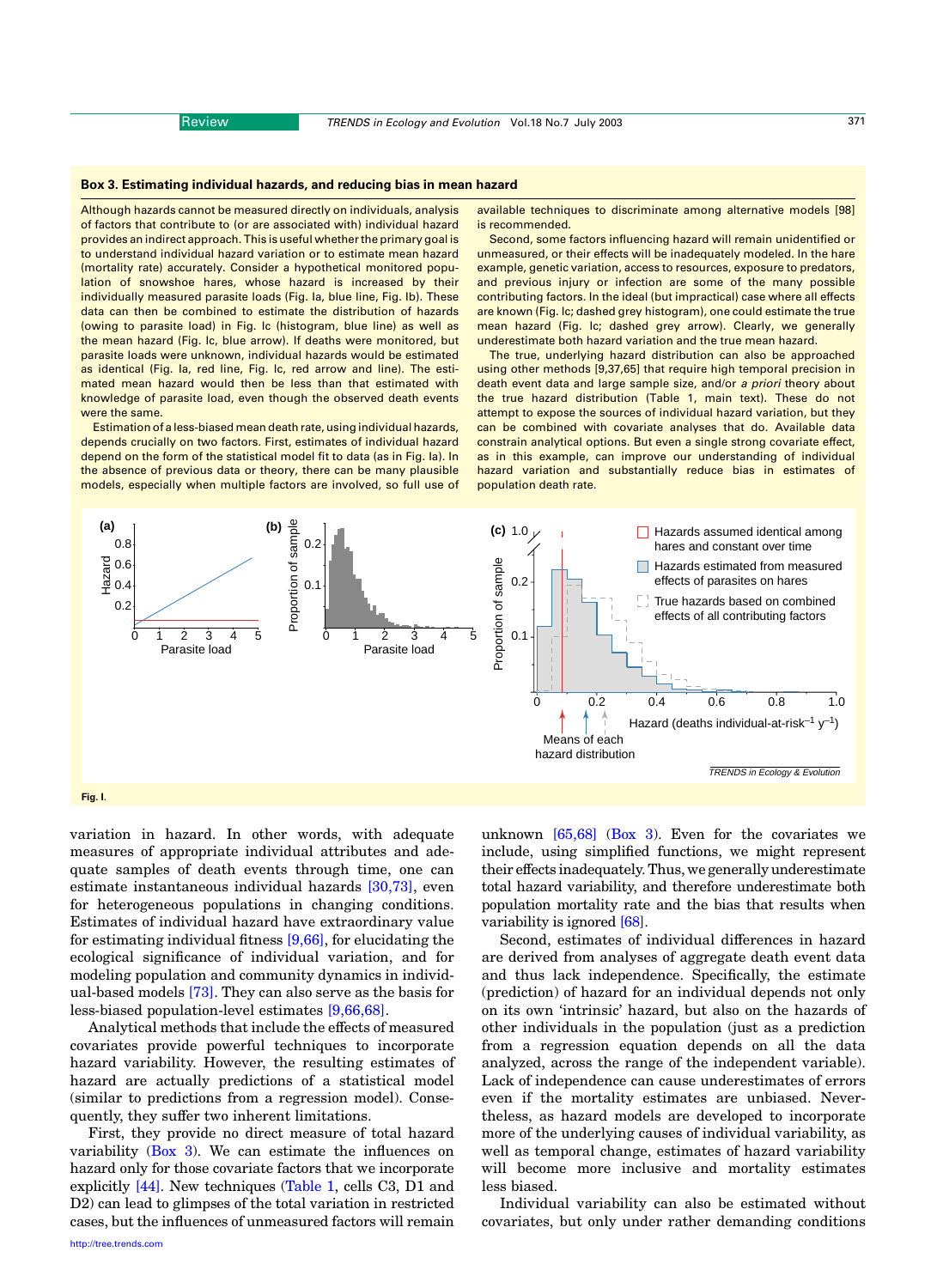<span id="page-6-0"></span>([Table 1,](#page-2-0) rows C and D). Unknown variation can be modeled parametrically assuming individual random effects, if the distribution is assumed [6,39,58,14] ([Table 1](#page-2-0), cells C2 and C3). Estimates are sensitive to the form of the assumed (often arbitrary) distribution, but recent extensions to random–variable, mixed-model methods might enable tests of the assumptions with field data [9,66,67]. Another alternative is to use nonparametric hazard estimators ([Table 1,](#page-2-0) cell D1) that identify relatively homogeneous subgroups based on similar times-to-death [\[74\]](#page-7-0). Finally, in the most sophisticated approach, nonparametric maximum likelihood estimators (NPMLEs; [Table 1](#page-2-0), cells D1, D<sub>2</sub> and C<sub>3</sub>) assign individuals to an optimal number of relatively homogeneous groups [5,37,65].

### Generalizations to other kinds of event data

In ecology and evolution, we analyze a variety of nondeath event data, and the concept of hazard and the methods of hazard analysis are applicable to all of them. For example, heterogeneity introduces bias in the estimates of population-level rates for tree recruitment [15], copepod moulting [\[75\]](#page-7-0), and fire disturbance [\[76\].](#page-7-0) Such biases are due to the same processes as those discussed for death rates, and can be reduced by applying similar analytical approaches.

#### Conclusion

Estimates of death rate in ecology and evolution are commonly biased. Systematic underestimation can produce errors in analysis and prediction, for a variety of practically and theoretically important applications based on estimates of death rates. Collection of covariate data, more effective analytical methods and improvements in sampling design can facilitate estimates of individual hazards and total hazard variability. At the same time, they can reduce bias in estimatesofpopulation-levelmortalityrate.Wesuggestthat wider use of individual hazard models might be the most powerful approach for analyzing death rates. The capacity to associate traits with hazard at the level of the individual has enormous potential benefits for the study of natural selection and evolution.

#### Acknowledgements

This work was supported by a grant from the Andrew W. Mellon Foundation, by Gilman and Graduate Fellowships from Dartmouth College, and by the British Columbia Ministry of Forests, Forest Practices Branch. James Dykes, Arthur G. Blundell and T. Scott Sillett provided M.S.Z. with formative discussions on missing variable problems in statistics. We thank Arthur G. Blundell, Christina M. Robinson, Carol L. Folt, Matthew P. Ayres and Douglas G. Sprugel for insightful comments on the article.

#### References

- 1 McGraw, J.B. and Caswell, H. (1996) Estimation of individual fitness from life-history data. Am. Nat. 147, 47–64
- 2 Pascual, M. and Levin, S.A. (1999) From individuals to population densities: Searching for the intermediate scale of nontrivial determinism. Ecology 80, 2225
- 3 Follmann, D.A. and Goldberg, M.S. (1988) Distinguishing heterogeneity from decreasing hazard rates. Technometrics 30, 389–396
- 4 Aalen, O.O. (2000) Medical statistics no time for complacency. Stat. Methods Med. Res. 9, 31–40
- 5 Land, K.C. et al. (2001) Discrete-time hazard regression models with hidden heterogeneity – the semiparametric mixed Poisson regression approach. Soc. Methods Res. 29, 342–373
- 6 Rexstad, E.A. and Anderson, D.R. (1992) Heterogeneous survival rates of mallards (Anas platyrhynchos). Can. J. Zool. Rev. Can. Zool. 70, 1878–1885
- 7 McDonald, D.B. et al. (1996) Actuarial senescence and demographic heterogeneity in the Florida scrub jay. Ecology 77, 2373–2381
- 8 Cam, E. and Monnat, J.Y. (2000) Stratification based on reproductive state reveals contrasting patterns of age-related variation in demographic parameters in the kittiwake. Oikos 90, 560–574
- 9 Cam, E. et al. (2002) Individual covariation in life-history traits: seeing the trees despite the forest. Am. Nat. 159, 96–105
- 10 Carey, J.R. et al. (1992) Slowing of mortality rates at older ages in large medfly cohorts. Science 258, 457–461
- 11 Curtsinger, J.W. et al. (1994) Rates of mortality in populations of Caenorhabditis elegans. Science 266, 826–826
- 12 Pletcher, S.D. and Curtsinger, J.W. (1998) Mortality plateaus and the evolution of senescence: why are old-age mortality rates so low? Evolution 52, 454–464
- 13 Vaupel, J.W. et al. (1998) Biodemographic trajectories of longevity. Science 280, 855–860
- 14 Service, P.M. (2000) Heterogeneity in individual mortality risk and its importance for evolutionary studies of senescence. Am. Nat. 156, 1–13
- 15 Sheil, D. and May, R.M. (1996) Mortality and recruitment rate evaluations in heterogeneous tropical forests. J. Ecol. 84, 91–100
- 16 Curtsinger, J.W. et al. (1992) Demography of genotypes failure of the limited life-span paradigm in Drosophila melanogaster. Science 258, 461–463
- 17 Hughes, K.A. and Charlesworth, B. (1994) A genetic-analysis of senescence in Drosophila. Nature 367, 64–66
- 18 Brooks, A. et al. (1994) Mortality-rates in a genetically heterogeneous population of Caenorhabditis elegans. Science 263, 668–671
- 19 Dudycha, J.L. and Tessier, A.J. (1999) Natural genetic variation of life span, reproduction, and juvenile growth in Daphnia. Evolution 53, 1744–1756
- 20 Hard, J.J. et al. (2000) Genetic variation in mortality of chinook salmon during a bloom of the marine alga *Heterosigma akaskiwo. J. Fish Biol.* 56, 1387–1397
- 21 Dunlap, J.M. et al. (1994) Genetic-variation and productivity of Populus-trichocarpa and its hybrids.7. 2-year survival and growth of native black cottonwood clones from 4 river valleys in Washington. Can. J. For. Res. 24, 1539–1549
- 22 George, L.O. and Bazzaz, F.A. (1999) The fern understory as an ecological filter: growth and survival of canopy-tree seedlings. Ecology 80, 846–856
- 23 Boonstra, R. et al. (1998) The impact of predator-induced stress on the snowshoe hare cycle. Ecol. Monogr. 68, 371–394
- 24 Gaillard, J.M. et al. (2000) Temporal variation in fitness components and population dynamics of large herbivores. Annu. Rev. Ecol. Syst. 31, 367–393
- 25 Pletcher, S.D. and Curtsinger, J.W. (2000) The influence of environmentally induced heterogeneity on age-specific genetic variance for mortality rates. Genet. Res. 75, 321–329
- 26 Promislow, D.E.L. et al. (1996) Age-specific patterns of genetic variance in Drosophila melanogaster.1. Mortality. Genetics 143, 839–848
- 27 Promislow, D.E.L. and Tatar, M. (1998) Mutation and senescence: where genetics and demography meet. Genetica 103, 299–314
- 28 Vaupel, J.W. et al. (1979) Impact of heterogeneity in individual frailty on the dynamics of mortality. Demography 16, 439–454
- 29 Vaupel, J.W. and Yashin, A.I. (1983) The Deviant Dynamics of Death in Heterogeneous Populations, International Institute for Applied Systems Analysis
- 30 Cox, D.R. and Oakes, D. (1984) Analysis of Survival Data, Chapman & Hall
- 31 Khazaeli, A.A. et al. (1996) Effect of density on age-specific mortality in Drosophila: a density supplementation experiment. Genetica 98, 21–31
- 32 Khazaeli, A.A. et al. (1998) The fractionation experiment: reducing heterogeneity to investigate age-specific mortality in Drosophila. Mech. Ageing Dev. 105, 301–317
- 33 Aalen, O.O. (1988) Heterogeneity in survival analysis. Stat. Med. 7, 1121–1137
- 34 Proschan, F. (1963) Theoretical explanation of observed decreasing failure rate. Technometrics 5, 375–383
- 35 Keyfitz, N. and Littman, G. (1979) Mortality in a heterogeneous population. Popul. Stud. J. Demogr. 33, 333–342